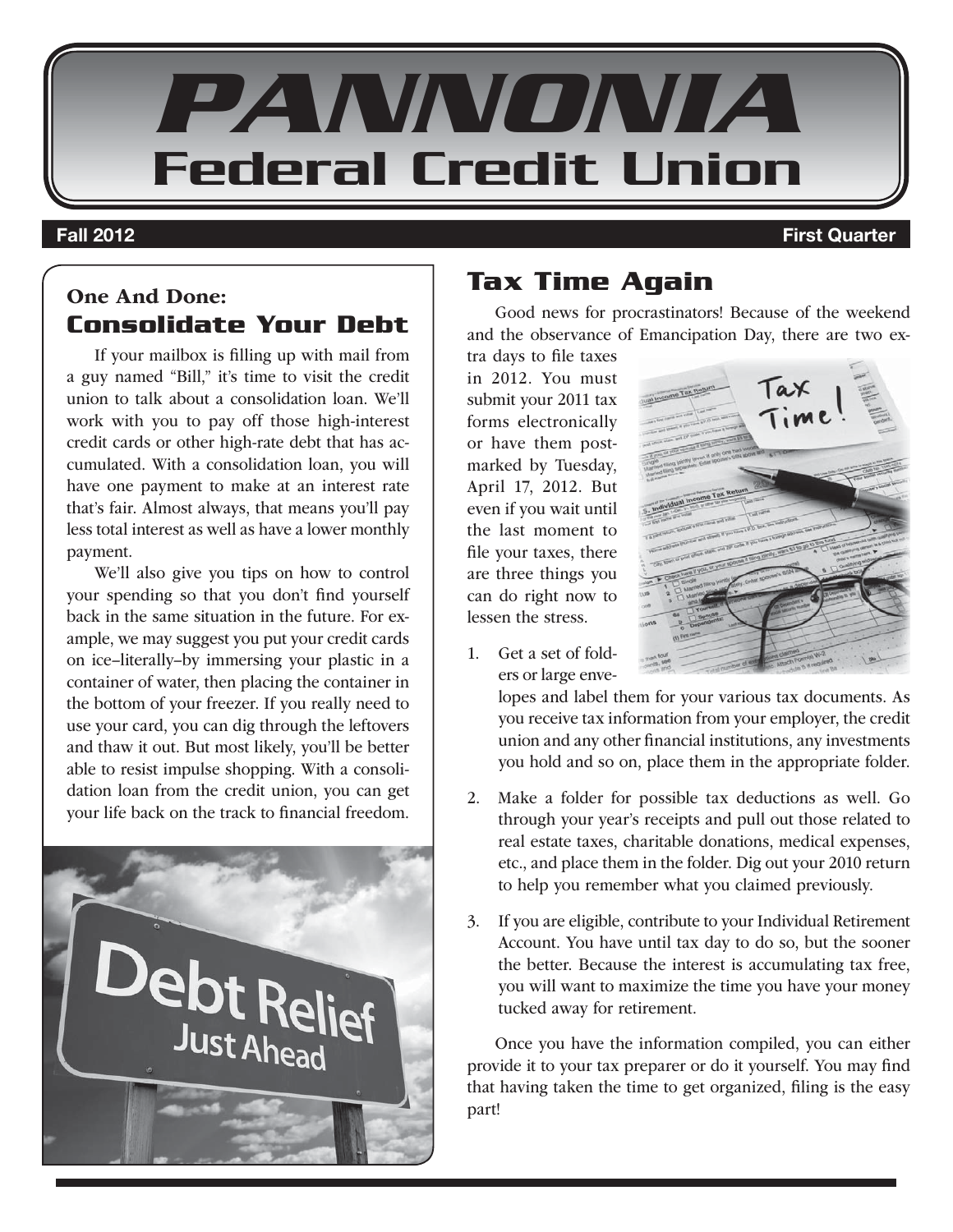# **Home Loans Here** at Pannonia FCU



If it's true every cloud has a silver lining, the lingering gloom over the housing market surely hides a treasure or two. Home prices are more negotiable than ever and interest rates are still near historic lows. That's valuable news to house hunters. Finding your dream home is easier when you stop by the credit union first. We'll help you determine what size home loan you can qualify for, taking care of one of the key stress points in the home purchase process. When you are free to explore homes in your price range, you can focus on getting the most home for your money. First check out the Multiple Listing Service (MLS) for your desired locations online. Also, search on "For Sale By Owner" (FSBO) sites. These virtual tours will let you know what's available. Once you've found the right place for the right price, it's back to the credit union for competitive rates and helpful service. Happy treasure hunting!

# **Ready, Set, Go**

#### With A Pre-Approved Loan

Worried your vehicle won't make it through the winter and ready for a new one? Before you set foot on a dealer's lot, do your research. Whether you're thinking of buying new or used, do your homework by visiting websites like edmunds.com, kbb.com, fueleconomy.gov, and reviewing the April Consumer Reports, its annual auto issue. Then, go to Pannonia Federal Credit Union for your pre-approved loan.

Ready? Gone are the days when it was fashionable to trade a car for a new one every fall when the model year changed. According to Federal High-

way Administration statistics, roughly four out of five cars on the road are more than three years old. Today's vehicles are more reliable and a late model used car may be a better option for you than a new one.

Once you've narrowed your choices, stop by the credit union to apply for your pre-approved loan. With a pre-approved loan you won't be limited to the vehicles the dealer wants to sell you. For example, the special dealer financing is often only available on slow-selling models. But keep your pre-approval under your hat. Dealer financing is a profit center. You don't want the dealer making up for lost profit some other way.





## **to Our Members**

As 2011 comes to an end, Pannonia wants to "Thank You" for your membership and for using your Credit Union to meet your financial needs! We hope you consider taking even greater advantage of all your Credit Union has to offer in 2012, and we hope that we will remain your financial institution of choice for a long time to come. So again, "Thank You" for choosing Pannonia. We look forward to continuing to serve you in the months and years ahead.

# **Help!**

#### Do You Know Where These People Are?

If you know where we can locate any of these members, please call the Credit Union at 215-364-9900.

- Yoav Pinhasi
- Debbie Feinberg
- Samuel Levitt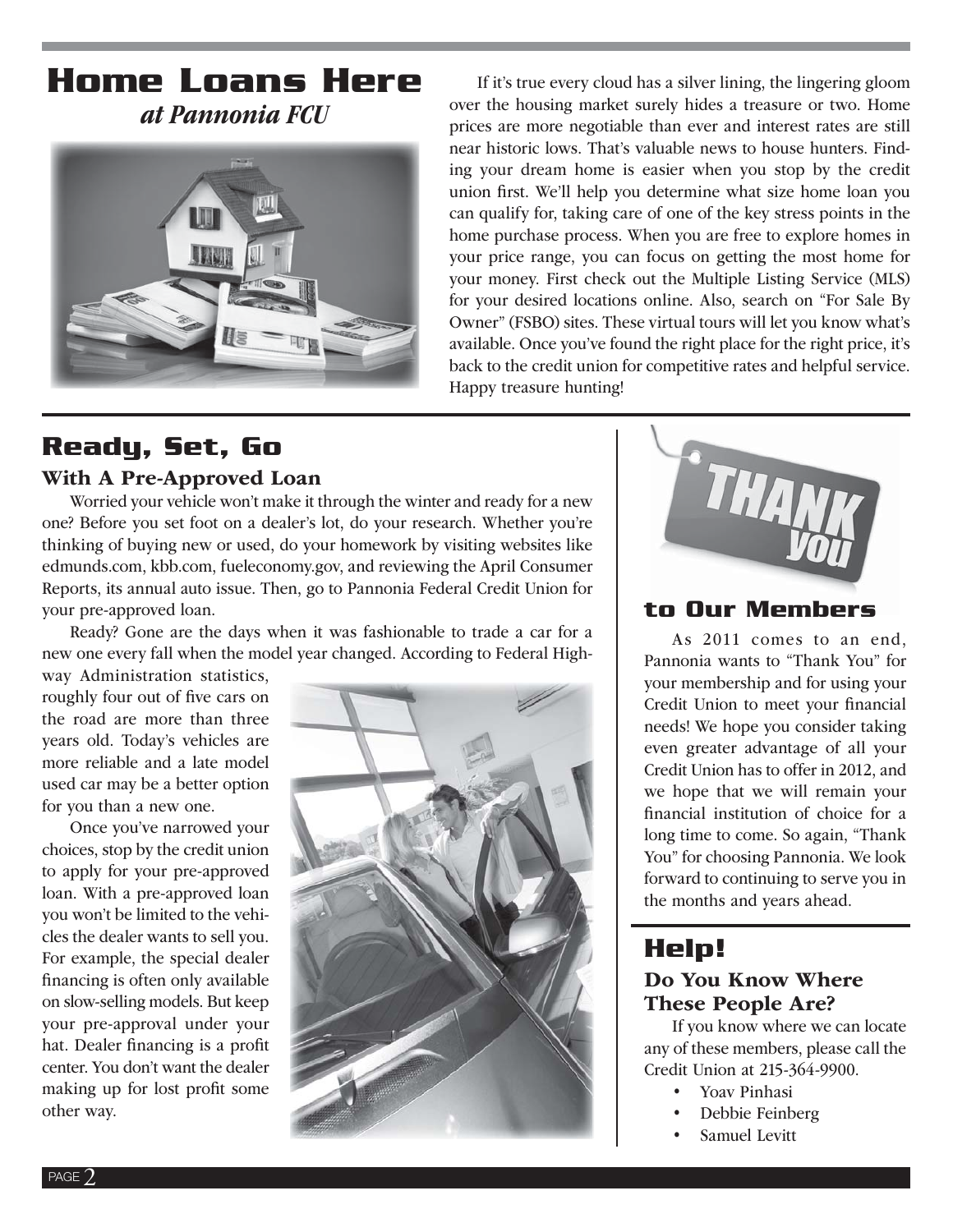# **Calendar of Events 2011**



Sunday, January 1, 2012



Martin Luther King, Jr. Day The credit union closed on Monday, January 16, 2012



Valentine's Day Tuesday, February 14, 2012



President's Day The credit union closed On Monday, February 20, 2012



Saturday, March 11th Daylight Savings Time



# **USA Patriot Act**

### You Can Help Us in the War on Terrorism

The USA Patriot Act requires credit unions to take extra security precautions to help the government fight the funding of terrorism and money laundering activities.

Federal law requires all financial institutions to obtain, verify and record identities of each person who opens an account. These new procedures are designed to prevent crimes, such as identity theft and account fraud that terrorists commit to finance their operations against the U.S. and its citizens.

#### Your Understanding and Cooperation Are Appreciated

When an account is opened or changed, you will be asked for your name, address, date of birth, and other information that will allow us to identify you. We also ask to see your driver's license or other identifying, government-issued documents. The definition of an account covers a broad range of regular financial transactions such as deposit, transaction, asset or credit accounts; or other

> extension of credit. The required verification may be inconvenient for some but is a strong m deterrent for terrorists and other criminals. d You can rest assured that we will use the Y information only for purposes of comply-in ing with the law. Your privacy is our in top concern, and we will respect and to protect it as always, consistent with pr the law's requirements. Thanks th for your understanding and help fo in this critical effort. The war in on terrorism will be fought on many fronts, and this is o one of them. o

# **The Last Word**

Treasure every moment that you have because... "Yesterday is history. Tomorrow is a mystery. Today is a gift. That's why it's called the present."